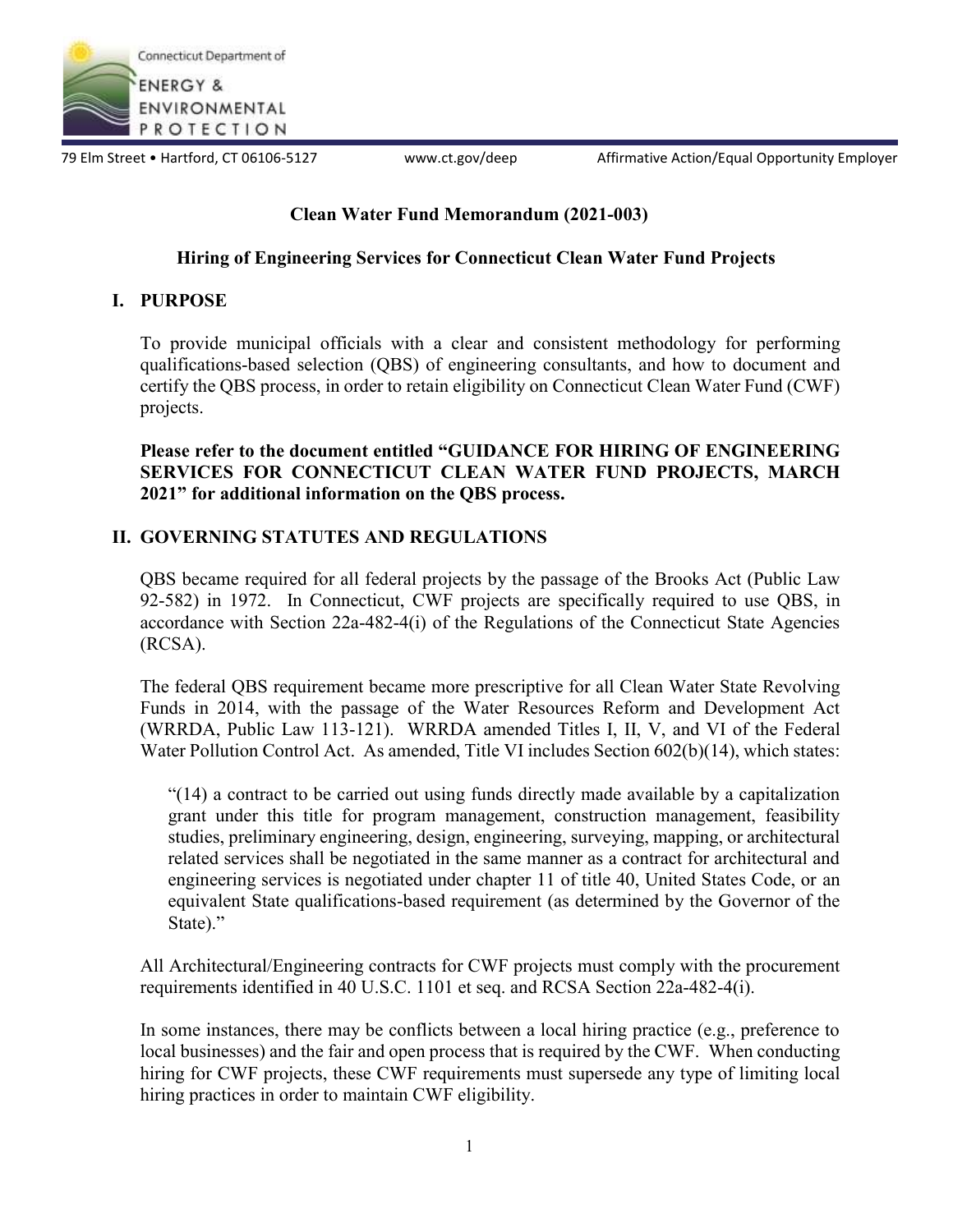#### **III.PROCEDURE**

QBS is a fair, objective, and legal process for selecting the services of planning, design, and construction engineering professionals who are most qualified for a particular project, based on competence and experience.

#### **A. How to Perform QBS for CWF Projects**

Some municipalities, which may not have as much experience with the QBS process, may require hands-on assistance. The Connecticut QBS Council (now defunct) has a written guide which is still applicable and a good resource: "Qualifications-Based Selection of Design Professionals: A Guide for Project Owners" (Connecticut QBS Council, 2006).

1. The Request for Qualifications (RFQ)

For a CWF project, the public notice shall be published, posted, or distributed in a documented manner that does not exclude potentially qualified firms from responding. The RFQ shall not request any cost related information.

An RFQ should include, but not be limited to, the following:

- A description of the proposed project;
- Any special expertise required for your project;
- A statement telling the firm what you want it to do along with an approximate completion date;
- A deadline by which the town must receive the firm's statement of qualifications;
- The person in your town the firm can contact for additional information and the evaluation criteria used to select consultants for interviews;
- Place and time the statement of qualifications must be submitted;
- A description of the method for addressing questions; and
- The following Solicitation Statement:

"Any contract awarded under this request for qualifications is expected to be funded in part by the State of Connecticut, Department of Energy and Environmental Protection as funds are available under Sections 22a-478 and 22a-483 of the Connecticut General Statutes (CGS) and federal funds under the Water Quality Act of 1987 and pursuant to the requirements of Section 22a-482-4 of the Regulations of Connecticut State Agencies (RCSA), including the procurement requirements contained in RCSA Sections 22a-482-4(h), (i), and (o). The State of Connecticut will not be a party to this request for qualifications or any resulting contract."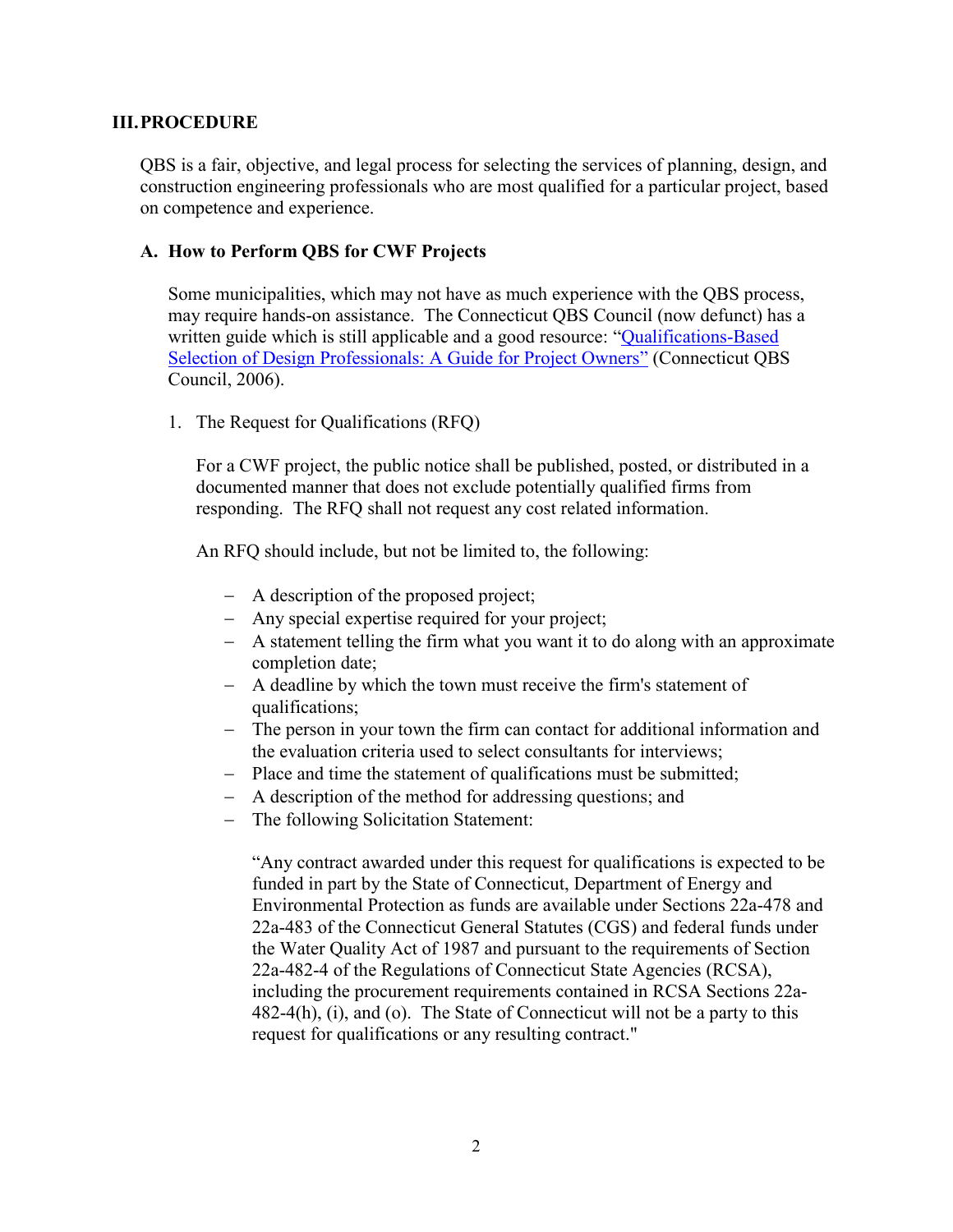2. How to Public Notice the RFQ

The following list suggests various ways in which the public notice for an RFQ can be circulated:

- Professional engineering journals and organizations;
- Local newspapers;
- Publications which have a substantive circulation in the area;
- Posted public notices; and
- Direct written notifications to firms or persons that have previously expressed interest in or have worked for the town.

### **B. How to Document and Certify the QBS Process for CWF Projects**

Provide the CWF project engineer with a memorandum that summarizes the QBS process followed by the municipality, along with a signed copy of the attached "Qualifications-Based Selection Certification Form for Connecticut Clean Water Fund Projects". The QBS memorandum must include the following key information:

- A copy of the public notice for the RFQ and proof of how it was advertised;
- A list of the firms who responded to the RFQ;
- A list of the members of the selection committee/board, along with their respective roles in the project;
- The short list of firms interviewed (at least 3), including dates and times of the interviews;
- A list of the selection criteria and copies of the evaluation forms for each interviewed firm which include how each firm was scored; and
- The firm selected for the CWF project.

### **C. Subsequent Phases**

If your municipality is satisfied with the qualifications of the firm which performed any or all of the planning/design work, the municipality may choose to keep the same firm for subsequent design/construction phases.

QBS does not need to be performed again for subsequent phases of a project, as long as the firm has sufficient ability to complete the remaining design/construction work.

If, in a multi-phase project, the initial contract for the preparation of construction drawings and specifications does not cover all the phases of the facility to be built, then the same firm can be selected for the design/construction work of the subsequent phases.